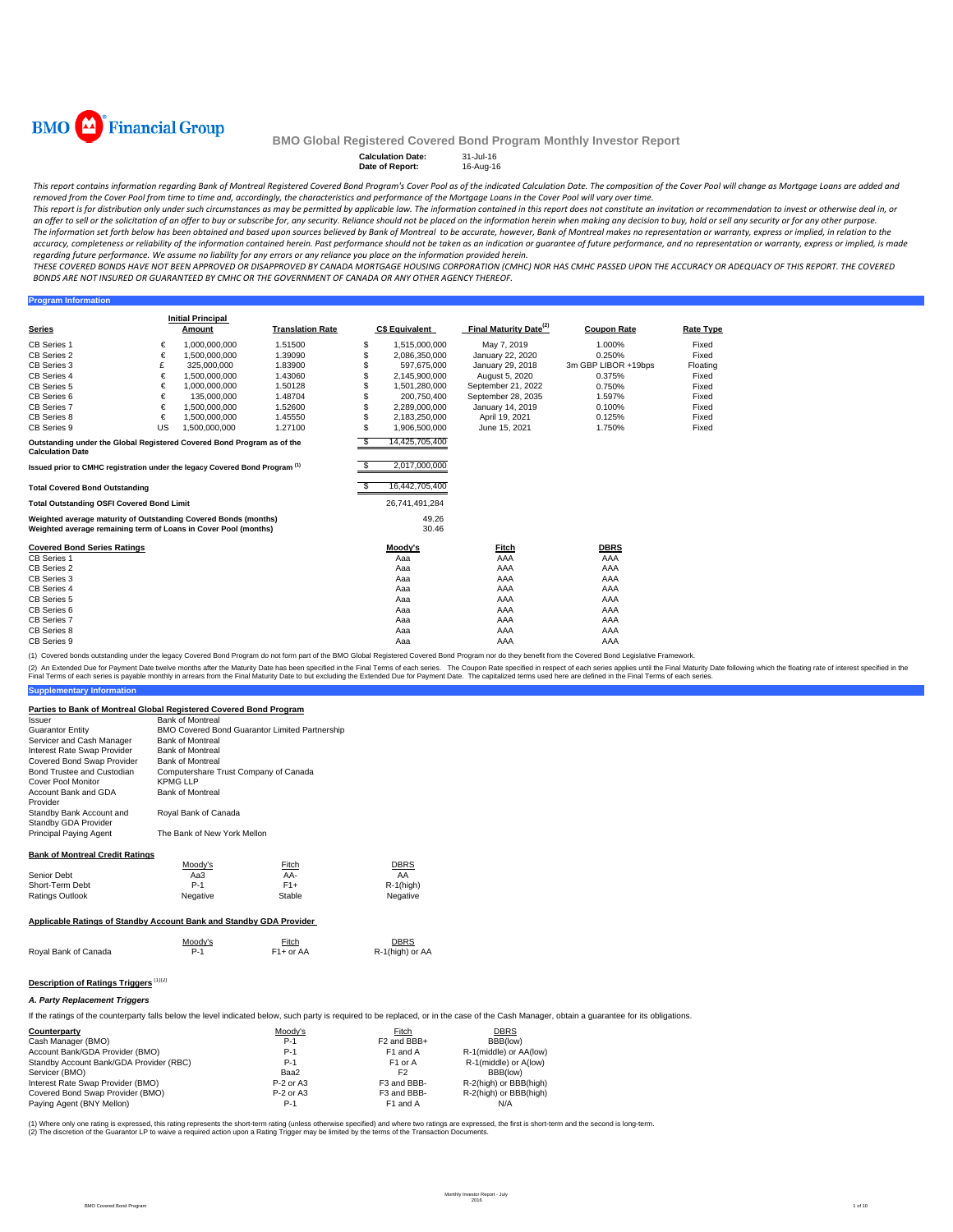

| <b>Calculation Date:</b> | 31-Jul-16 |
|--------------------------|-----------|
| Date of Report:          | 16-Aug-16 |
|                          |           |

## *B. Summary of Specific Rating Trigger Actions*

I) The following actions are required if the Cash Manager (BMO) undergoes a downgrade below the stipulated rating:

|                                                                                                                                                                                                                                                                                                                                                                                                | Moody's                                  | Fitch                                      | <b>DBRS</b>                                                       |
|------------------------------------------------------------------------------------------------------------------------------------------------------------------------------------------------------------------------------------------------------------------------------------------------------------------------------------------------------------------------------------------------|------------------------------------------|--------------------------------------------|-------------------------------------------------------------------|
| a) The Servicer will be required to direct amounts received<br>directly into the GDA Account (or Standby GDA Account if<br>applicable) within 2 Canadian business days and the Cash<br>Manager shall immediately remit any funds held at such<br>time for or on behalf of the Guarantor directly into the GDA<br>Account                                                                       | $P-1$                                    | F1 or A                                    | R-1(middle) or AA(low)                                            |
| II) The following actions are required if the Servicer (BMO) undergoes a downgrade below the stipulated rating:                                                                                                                                                                                                                                                                                |                                          |                                            |                                                                   |
|                                                                                                                                                                                                                                                                                                                                                                                                | Moody's                                  | Fitch                                      | <b>DBRS</b>                                                       |
| a) The Servicer will be required to direct amounts received<br>to the Cash Manager, or GDA as applicable                                                                                                                                                                                                                                                                                       | $P-1$                                    | F1 or A                                    | R-1(middle) or BBB(low)                                           |
| III) The Swap Provider is required to transfer credit support or transfer all of its rights and obligations to a replacement third party, or to obtain a<br>quarantee of its rights and obligations from a third party, if the Swap Provider undergoes a downgrade below the stipulated rating:                                                                                                |                                          |                                            |                                                                   |
| a) Interest Rate Swap Provider<br>b) Covered Bond Swap Provider                                                                                                                                                                                                                                                                                                                                | $Mody's^{(3)}$<br>P-1 or A2<br>P-1 or A2 | Fitch<br>F1 and A<br>F1 and A              | <b>DBRS</b><br>R-1(middle) or A (high)<br>R-1(middle) or A (high) |
| IV) The following actions are required if the Issuer (BMO) undergoes a downgrade below the stipulated rating:                                                                                                                                                                                                                                                                                  |                                          |                                            |                                                                   |
| a) Mandatory repayment of the Demand Loan                                                                                                                                                                                                                                                                                                                                                      | Moody's<br>N/A                           | Fitch<br>F <sub>2</sub> or BB <sub>H</sub> | <b>DBRS</b><br>N/A                                                |
| b) Cashflows will be exchanged under the Covered Bond<br>Swap Agreement (to the extent not already taking place)                                                                                                                                                                                                                                                                               | Baa1                                     | BBB+                                       | BBB(high)                                                         |
| c) Transfer of title to Loans to Guarantor <sup>(4)</sup>                                                                                                                                                                                                                                                                                                                                      | A <sub>3</sub>                           | BBB-                                       | BBB(low)                                                          |
| <b>Events of Defaults &amp; Test Compliance</b>                                                                                                                                                                                                                                                                                                                                                |                                          |                                            |                                                                   |
| Asset Coverage Test (C\$ Equivalent of Outstanding<br>Covered Bond < Adjusted Aggregate Asset Amount)                                                                                                                                                                                                                                                                                          |                                          | Pass                                       |                                                                   |
| <b>Issuer Event of Default</b>                                                                                                                                                                                                                                                                                                                                                                 |                                          | No                                         |                                                                   |
| Guarantor LP Event of Default                                                                                                                                                                                                                                                                                                                                                                  |                                          | No                                         |                                                                   |
| (3) If no short term rating exists, then A1                                                                                                                                                                                                                                                                                                                                                    |                                          |                                            |                                                                   |
| (4) The transfer of registered title to the Loans to the Guarantor may be deferred if (A) satisfactory assurances are provided to the Guarantor and the Bond Trustee by The Office of the<br>quitbority having juriediction over the Seller nermitting registered title to the Loans to remain with the Seller until such time as (i) the Loans are to be sold or otherwise disposed of by the |                                          |                                            |                                                                   |

(3) If no short term rating exists, then A1<br>(4) The transfer of registered title to the Lalans to the Guarantor may be deferred if (A) satisfactory assurances are provided to the Guarantor and the Bond Trustee by The Offic

| (Applicable to Hard Bullet Covered Bonds) |                 |       |                                         |  |
|-------------------------------------------|-----------------|-------|-----------------------------------------|--|
| <b>Pre-Maturity Required Ratings</b>      | $A \cap \cap A$ | Fitch | DBRS <sup>(*</sup><br>A(high) or A(low) |  |

Following a breach of the Pre-Maturity test in respect of a Series of Hard Bullet Covered Bonds, and unless the Pre-Maturity Liquidity Ledger is otherwise funded from the other sources, the<br>Partnership shall offer to sell

(1) In the case of DBRS, if Final Maturity Date is within six months of the Pre-Maturity Test Date, then A(high), otherwise A(low).

| <b>Reserve Fund</b>                                                           |                  |             |                                      |
|-------------------------------------------------------------------------------|------------------|-------------|--------------------------------------|
| <b>Reserve Fund Required Amount Ratings</b><br>Senior<br>Short Term           | Moody's<br>$P-1$ | Fitch<br>F1 | <b>DBRS</b><br>A(low)<br>R-1(middle) |
| Are the ratings of the Issuer below the Reserve Fund Reguired Amount Ratings? | No               |             |                                      |

If the ratings of the Issuer fall below the Reserve Fund Required Amount Ratings, then the Guarantor shall credit or cause to be credited to the Reserve Fund funds up to an amount equal to the

Reserve Fund Required Amount: Nil Reserve Fund Required Amount.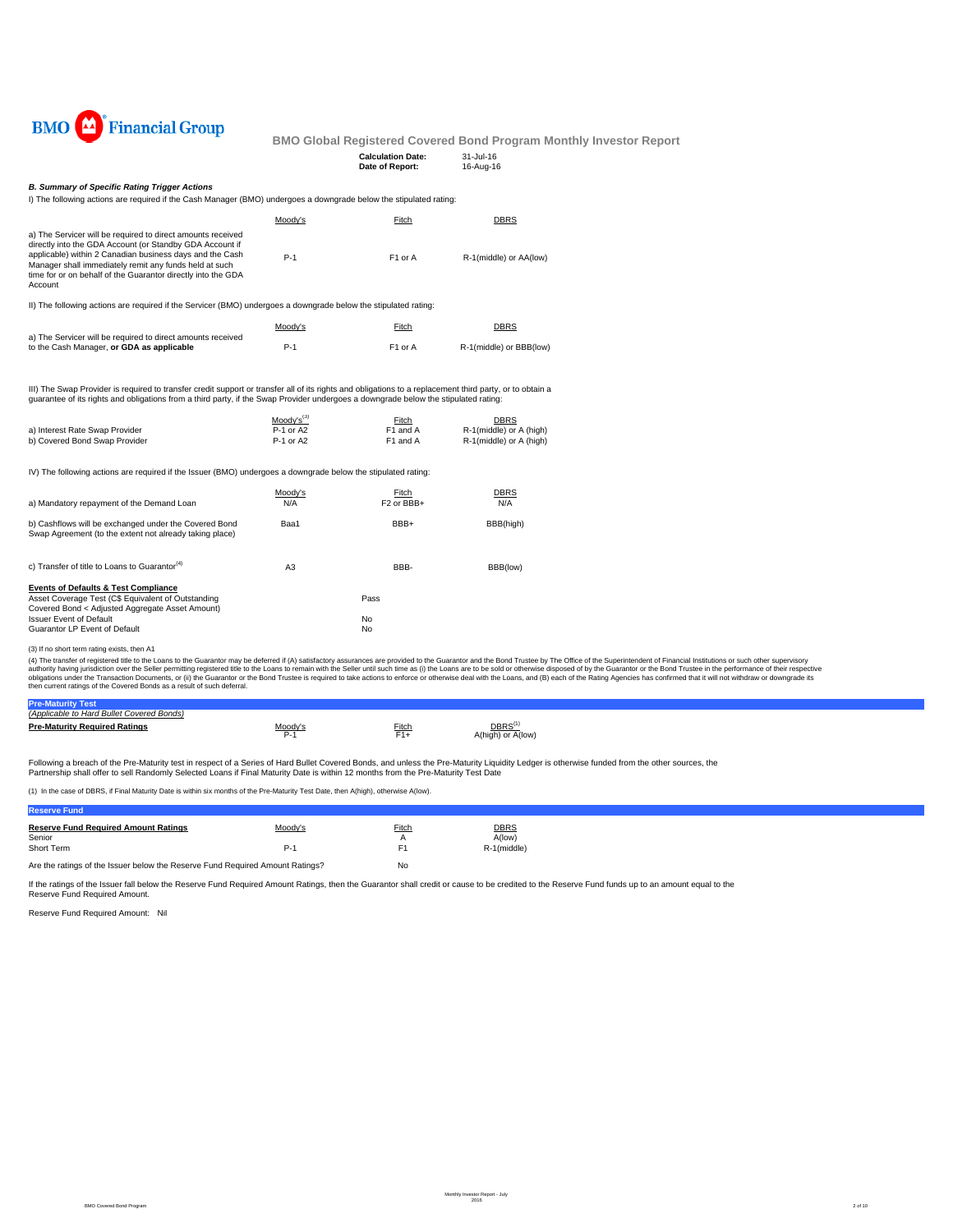

|                                                                                                                                                                                                                                                                                                                                                                                               |   | <b>Calculation Date:</b><br>Date of Report: | 31-Jul-16<br>16-Aug-16                          |                 |                |                                  |  |
|-----------------------------------------------------------------------------------------------------------------------------------------------------------------------------------------------------------------------------------------------------------------------------------------------------------------------------------------------------------------------------------------------|---|---------------------------------------------|-------------------------------------------------|-----------------|----------------|----------------------------------|--|
| <b>Asset Coverage Test</b>                                                                                                                                                                                                                                                                                                                                                                    |   |                                             |                                                 |                 |                |                                  |  |
| C\$ Equivalent of Outstanding Covered Bonds                                                                                                                                                                                                                                                                                                                                                   |   | 14,425,705,400                              |                                                 |                 |                |                                  |  |
| $A^{(1)}$ = Lesser of (i) Sum of LTV adjusted outstanding principal balance and (ii)<br>Sum of Asset percentage adjusted outstanding principal balance<br>$B =$ Principal receipts not applied                                                                                                                                                                                                | S | 18.941.170.049                              |                                                 | A (i)<br>A (ii) |                | 20.257.935.881<br>18,941,170,049 |  |
| $C =$ Cash capital contributions<br>$D =$ Substitution assets<br>$E =$ (i) Reserve fund balance<br>(ii) Pre - Maturity liquidity ledger balance<br>$F =$ Negative carry factor calculation<br>Total: $A + B + C + D + E - F$                                                                                                                                                                  |   | 18,941,170,049                              | Asset Percentage<br>Maximum Asset<br>Percentage |                 | 93.5%<br>95.0% |                                  |  |
| <b>Asset Coverage Test Pass/Fail</b><br>Pass<br>(1) Market Value as determined by adjusting, not less than quarterly, the Original Market Value utilizing the Indexation Methodology (see Appendix for details) for subsequent price developments.                                                                                                                                            |   |                                             |                                                 |                 |                |                                  |  |
| <b>Valuation Calculation</b>                                                                                                                                                                                                                                                                                                                                                                  |   |                                             |                                                 |                 |                |                                  |  |
| <b>Trading Value of Covered Bonds</b>                                                                                                                                                                                                                                                                                                                                                         |   | 14,704,457,184                              |                                                 |                 |                |                                  |  |
| A = Lesser of i) Present value of outstanding loan balance of Performing Eligible<br>Loans <sup>(1)</sup> and ii) 80% of Market Value <sup>(2)</sup> of properties securing Performing Eligible<br>Loans, net of adjustments<br>$B =$ Principal receipts up to calculation date not otherwise applied<br>$C = Cash$ capital contributions<br>D = Trading Value of any Substitute Assets       |   | 20,339,442,725                              |                                                 | A(i)<br>A (ii)  |                | 20,339,442,725<br>34,346,484,371 |  |
| $E =$ (i) Reserve Fund Balance, if applicable<br>(ii) Pre - Maturity liquidity ledger balance<br>F = Trading Value of Swap Collateral                                                                                                                                                                                                                                                         |   |                                             |                                                 |                 |                |                                  |  |
| Total: $A + B + C + D + E + F$                                                                                                                                                                                                                                                                                                                                                                |   | 20,339,442,725                              |                                                 |                 |                |                                  |  |
| (1) Present value of expected future cash flows of Loans using current market interest rates offered to BMO clients. The effective weighted average rate used for discounting is 2.51%.<br>(2) Market Value as determined by adjusting, not less than quarterly, the Original Market Value utilizing the Indexation Methodology (see Appendix for details) for subsequent price developments. |   |                                             |                                                 |                 |                |                                  |  |
| <b>Intercompany Loan Balance</b>                                                                                                                                                                                                                                                                                                                                                              |   |                                             |                                                 |                 |                |                                  |  |

| Guarantee Loan<br>Demand Loan<br>Total                                         |                                  | 15,439,081,126<br>4,954,092,063<br>20,393,173,190 |
|--------------------------------------------------------------------------------|----------------------------------|---------------------------------------------------|
| <b>Cover Pool Losses</b>                                                       |                                  |                                                   |
| Period end                                                                     | <b>Write Off Amounts</b>         | Loss Percentage (Annualized)                      |
| July 31, 2016                                                                  | \$0                              | 0.00%                                             |
| <b>Cover Pool Flow of Funds</b>                                                |                                  |                                                   |
|                                                                                | <b>Current Month</b>             | Previous Month                                    |
| Cash Inflows *                                                                 |                                  |                                                   |
| Principal receipts                                                             | 902,492,611                      | 889,800,139                                       |
| Proceeds for sale of Loans                                                     |                                  |                                                   |
| Revenue Receipts                                                               | 39,471,468                       | 39,722,698                                        |
| Swap Receipts                                                                  | 5,053,007                        | 4,787,607                                         |
| Cash Capital Contribution                                                      |                                  |                                                   |
| Advances of Intercompany Loans<br>Guarantee Fee                                | 3,339,000,000                    |                                                   |
| <b>Cash Outflows</b>                                                           |                                  |                                                   |
| Swap Payment                                                                   |                                  |                                                   |
| Intercompany Loan interest                                                     | (26,031,986)                     | (24,020,318)                                      |
| Intercompany Loan principal                                                    | $(1,801,553,611)$ <sup>(1)</sup> | (772, 445, 800)                                   |
| Intercompany Loan repayment                                                    |                                  |                                                   |
| Mortgage Top-up Settlement                                                     | (3,338,245,215)                  |                                                   |
| Misc Partnership Expenses                                                      | (77)                             | (99)                                              |
| <b>Profit Distribution to Partners</b>                                         |                                  |                                                   |
| Net inflows/(outflows)                                                         | (879, 813, 802)                  | 137,844,227                                       |
| $^{(1)}$ Includes cash settlement of \$902,492,611 to occur on August 16, 2016 |                                  |                                                   |

| <b>Cover Pool - Summary Statistics</b>       |                      |                                          |  |  |  |
|----------------------------------------------|----------------------|------------------------------------------|--|--|--|
| Asset Type                                   | Mortgages            |                                          |  |  |  |
| Previous Month Ending Balance                | 17.856.285.210       |                                          |  |  |  |
| Aggregate Outstanding Balance                | \$<br>20.271.747.752 |                                          |  |  |  |
| Number of Loans                              |                      | 82.300                                   |  |  |  |
| Average Loan Size                            | \$                   | 246.315                                  |  |  |  |
| Number of Primary Borrowers                  |                      | 80.832                                   |  |  |  |
| Number of Properties                         |                      | 82.300                                   |  |  |  |
|                                              |                      | Original <sup>(1)</sup><br>Indexed $(2)$ |  |  |  |
| Weighted Average Current Loan to Value (LTV) |                      | 63.02%<br>54.45%                         |  |  |  |
| Weighted Average Authorized LTV              |                      | 69.59%<br>59.90%                         |  |  |  |
| Weighted Average Original LTV                |                      | 69.59%                                   |  |  |  |
| Weighted Average Seasoning                   |                      | 21.68 (Months)                           |  |  |  |
| Weighted Average Coupon                      |                      | 2.62%                                    |  |  |  |
| Weighted Average Original Term               |                      | 52.14 (Months)                           |  |  |  |
| Weighted Average Remaining Term              |                      | 30.46 (Months)                           |  |  |  |
| <b>Substitution Assets</b>                   |                      | Nil                                      |  |  |  |

<sup>(t)</sup> Value as most recently determined or assessed in accordance with the underwriting policies (whether upon origination or renewal of the Eligible Loan or subsequently thereto).<br><sup>(2)</sup> Value as determined by adjusting, n

BMO Covered Bond Program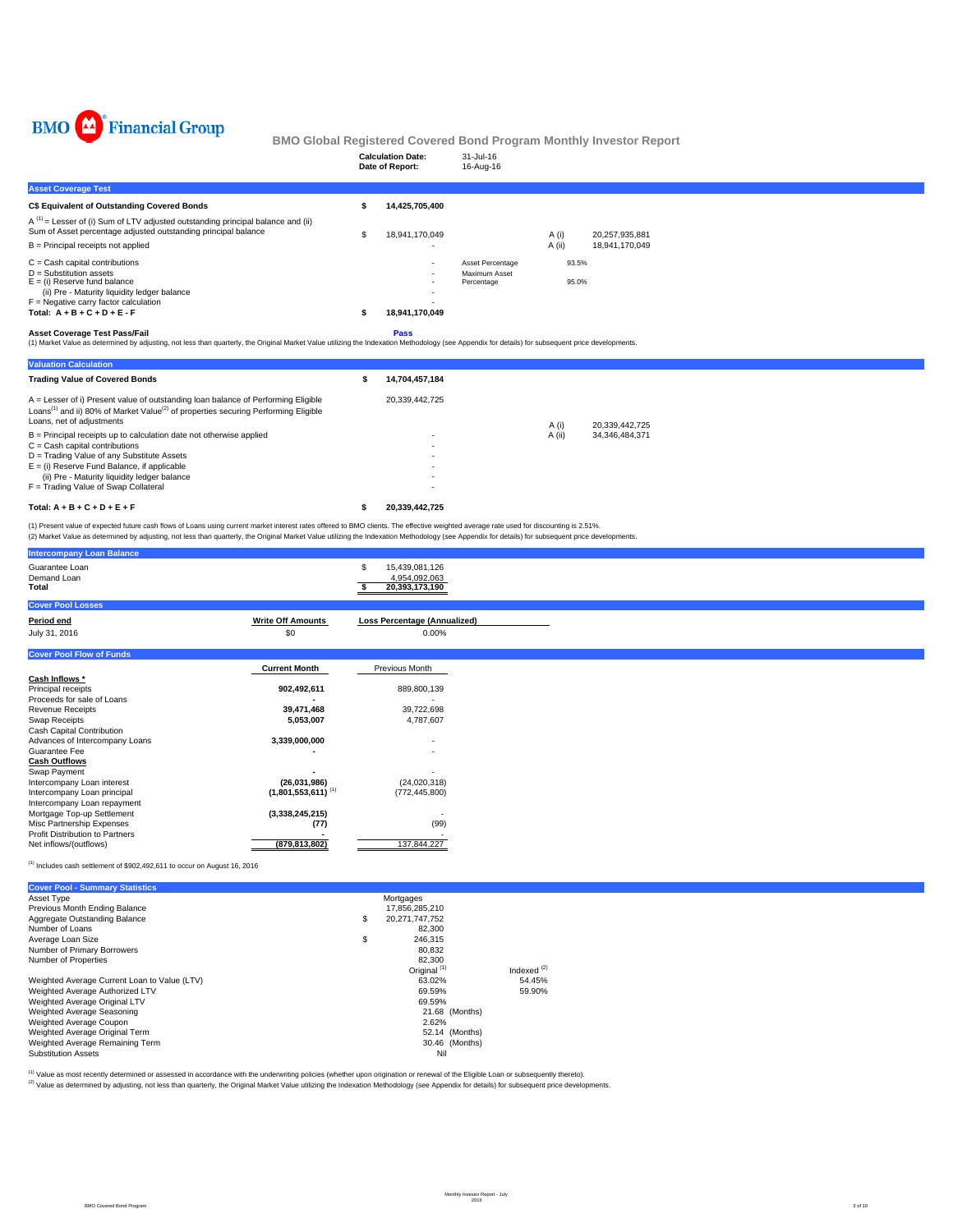

|                                                      | <b>Calculation Date:</b><br>Date of Report: | 31-Jul-16<br>16-Aug-16 |                                                 |                     |  |
|------------------------------------------------------|---------------------------------------------|------------------------|-------------------------------------------------|---------------------|--|
| <b>Cover Pool - Delinquency Distribution</b>         |                                             |                        |                                                 |                     |  |
| <b>Aging Summary</b>                                 | Number of Loans                             | Percentage             | <b>Principal Balance</b>                        | Percentage          |  |
| Current and less than 30 days past due               | 82,023                                      | 99.66                  | \$<br>20,204,771,482                            | 99.67               |  |
| 30 - 59 days past due                                | 150                                         | 0.18                   | \$<br>40,891,786                                | 0.20                |  |
| 60 - 89 days past due                                | 56                                          | 0.07                   | \$<br>12,272,613                                | 0.06                |  |
| 90 or more days past due                             | 71                                          | 0.09                   | \$<br>13,811,871                                | 0.07                |  |
| <b>Grand Total</b>                                   | 82,300                                      | 100.00                 | 20,271,747,752<br>\$                            | 100.00              |  |
| <b>Cover Pool - Provincial Distribution</b>          |                                             |                        |                                                 |                     |  |
|                                                      |                                             |                        |                                                 |                     |  |
| <b>Province</b><br>Alberta                           | Number of Loans<br>10,249                   | Percentage<br>12.45    | <b>Principal Balance</b><br>2,540,933,150<br>\$ | Percentage<br>12.53 |  |
| <b>British Columbia</b>                              | 11,953                                      | 14.52                  | \$<br>3,990,745,300                             | 19.69               |  |
| Manitoba                                             | 1,233                                       | 1.50                   | \$<br>218,081,562                               | 1.08                |  |
|                                                      |                                             |                        |                                                 |                     |  |
| New Brunswick                                        | 1,364                                       | 1.66                   | \$<br>172,470,785                               | 0.85                |  |
| Newfoundland                                         | 2,220                                       | 2.70                   | \$<br>384,838,426                               | 1.90                |  |
| Northwest Territories & Nunavut                      |                                             |                        | \$                                              |                     |  |
| Nova Scotia                                          | 2,679                                       | 3.26                   | \$<br>480,070,921                               | 2.37                |  |
| Ontario                                              | 36,120                                      | 43.89                  | \$<br>9,317,944,328                             | 45.97               |  |
| Prince Edward Island                                 | 466                                         | 0.57                   | \$<br>65,342,525                                | 0.32                |  |
| Quebec                                               | 13,980                                      | 16.99                  | \$<br>2,695,182,032                             | 13.30               |  |
| Saskatchewan                                         | 2,036                                       | 2.47                   | \$<br>406,138,724                               | 2.00                |  |
| <b>Yukon Territories</b>                             |                                             |                        |                                                 |                     |  |
| <b>Grand Total</b>                                   | 82,300                                      | 100.00                 | \$<br>20,271,747,752                            | 100.00              |  |
| <b>Cover Pool - Credit Score Distribution</b>        |                                             |                        |                                                 |                     |  |
| <b>Credit Score</b>                                  | Number of Loans                             | Percentage             | <b>Principal Balance</b>                        | Percentage          |  |
| Less than 600 or Unavailable                         | 5,020                                       | 6.10                   | 1,190,165,440<br>\$                             | 5.87                |  |
| $600 - 650$                                          | 4,965                                       | 6.03                   | \$<br>1,264,250,513                             | 6.24                |  |
| 651 - 700                                            | 11,702                                      | 14.22                  | \$<br>3,069,589,758                             | 15.14               |  |
| 701 - 750                                            | 20,976                                      | 25.49                  | \$<br>5,539,645,056                             | 27.33               |  |
| 751 - 800                                            | 29,556                                      | 35.91                  | \$<br>7,253,247,294                             | 35.78               |  |
| 801 and Above                                        | 10,081                                      | 12.25                  | 1,954,849,690<br>S                              | 9.64                |  |
| <b>Grand Total</b>                                   | 82,300                                      | 100.00                 | $\overline{\bullet}$<br>20,271,747,752          | 100.00              |  |
| <b>Cover Pool - Rate Type Distribution</b>           |                                             |                        |                                                 |                     |  |
| <b>Rate Type</b>                                     | Number of Loans                             | Percentage             | <b>Principal Balance</b>                        | Percentage          |  |
| Fixed                                                | 62,403                                      | 75.82                  | 14,607,932,898<br>\$                            | 72.06               |  |
| Variable                                             | 19,897                                      | 24.18                  | 5,663,814,854<br>\$                             | 27.94               |  |
| <b>Grand Total</b>                                   | 82,300                                      | 100.00                 | 20,271,747,752<br>\$                            | 100.00              |  |
|                                                      |                                             |                        |                                                 |                     |  |
| <b>Cover Pool - Mortgage Asset Type Distribution</b> |                                             |                        |                                                 |                     |  |
| <b>Mortgage Asset Type</b>                           | Number of Loans                             | Percentage             | <b>Principal Balance</b>                        | Percentage          |  |
| <b>Conventional Amortizing Mortgages</b>             | 82,300                                      | 100.00                 | 20,271,747,752<br>$\sqrt{2}$                    | 100.00              |  |
| <b>Grand Total</b>                                   | 82,300                                      | 100.00                 | s<br>20,271,747,752                             | 100.00              |  |
|                                                      |                                             |                        |                                                 |                     |  |
| <b>Cover Pool - Occupancy Type Distribution</b>      |                                             |                        |                                                 |                     |  |
| <b>Occupancy Type</b>                                | Number of Loans                             | Percentage             | <b>Principal Balance</b>                        | Percentage          |  |
| Owner Occupied                                       | 58,830                                      | 71.48                  | \$<br>15,289,162,243                            | 75.42               |  |
| Non-Owner Occupied                                   | 23,470                                      | 28.52                  | \$<br>4,982,585,509                             | 24.58               |  |
| <b>Grand Total</b>                                   | 82,300                                      | 100.00                 | \$<br>20,271,747,752                            | 100.00              |  |
| <b>Cover Pool - Mortgage Rate Distribution</b>       |                                             |                        |                                                 |                     |  |
|                                                      |                                             |                        |                                                 |                     |  |
| Mortgage Rate (%)                                    | Number of Loans                             | Percentage             | <b>Principal Balance</b>                        | Percentage          |  |
| Less than 1.00                                       |                                             |                        | \$                                              |                     |  |
| $1.00 - 3.99$                                        | 81,975                                      | 99.61                  | \$<br>20,217,341,245                            | 99.73               |  |
| $4.00 - 4.49$                                        | 191                                         | 0.23                   | \$<br>32,893,294                                | 0.16                |  |
| $4.50 - 4.99$                                        | 83                                          | 0.10                   | \$<br>13,676,826                                | 0.07                |  |
| $5.00 - 5.49$                                        | 39                                          | 0.05                   | \$<br>6,357,725                                 | 0.03                |  |
| $5.50 - 5.99$                                        | $\overline{7}$                              | 0.01                   | \$<br>659,450                                   | 0.00                |  |
| $6.00 - 6.49$                                        | 5                                           | 0.01                   | \$<br>819,212                                   | 0.00                |  |
| $6.50 - 6.99$                                        |                                             |                        | \$.                                             |                     |  |
| $7.00 - 7.49$                                        |                                             |                        | \$                                              |                     |  |
| $7.50 - 7.99$                                        |                                             |                        | \$                                              |                     |  |
|                                                      |                                             |                        |                                                 |                     |  |
| 8.00 and Above<br><b>Grand Total</b>                 | 82,300                                      | 100.00                 | Ŝ.<br>\$<br>20,271,747,752                      | 100.00              |  |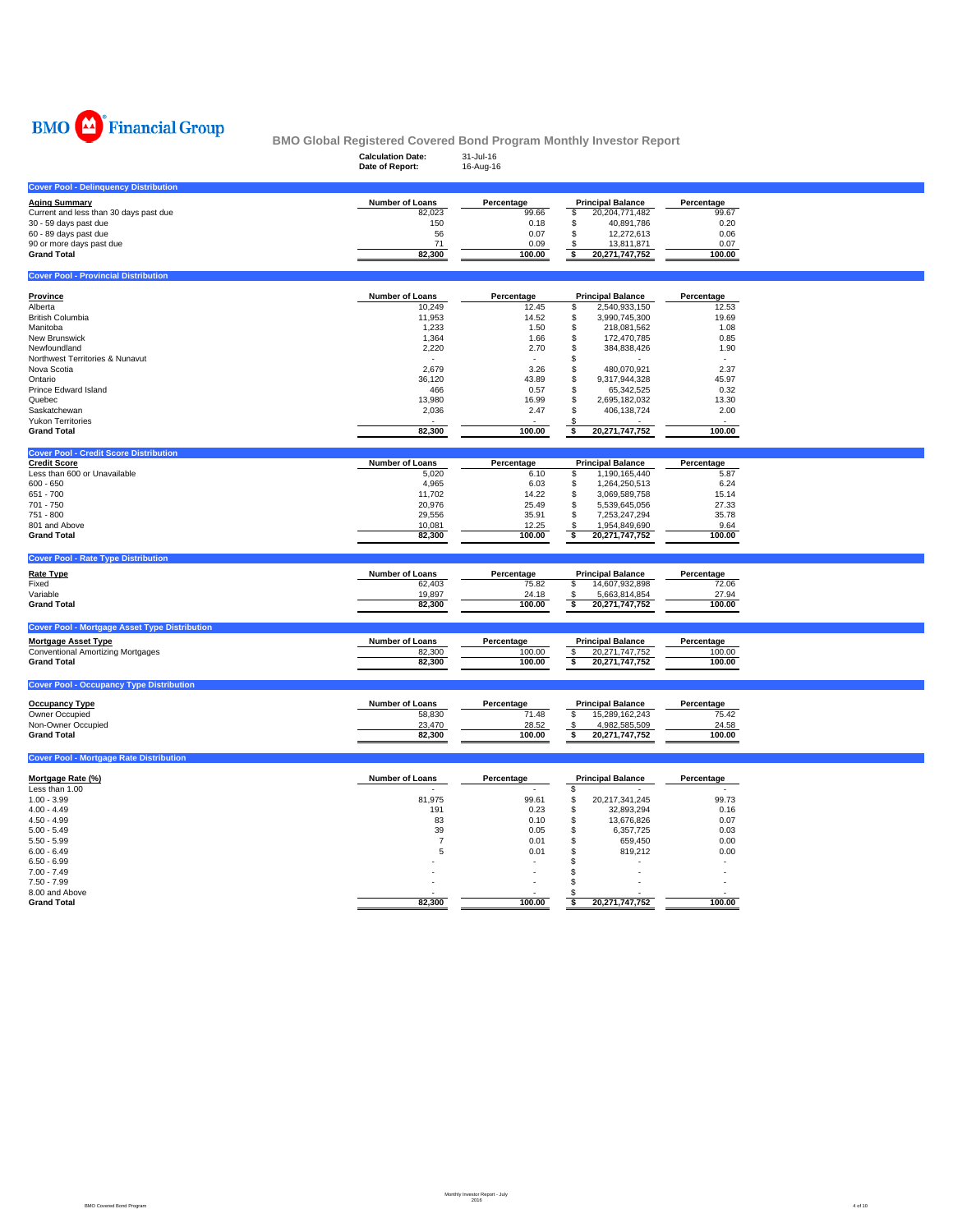

|                                           | <b>Calculation Date:</b><br>Date of Report: | 31-Jul-16<br>16-Aug-16 |   |                          |            |  |
|-------------------------------------------|---------------------------------------------|------------------------|---|--------------------------|------------|--|
| Cover Pool - Indexed LTV Distribution (1) |                                             |                        |   |                          |            |  |
| Indexed LTV (%)                           | <b>Number of Loans</b>                      | Percentage             |   | <b>Principal Balance</b> | Percentage |  |
| 20.00 and Below                           | 6,553                                       | 7.96                   |   | 544,099,743              | 2.68       |  |
| $20.01 - 25.00$                           | 3,150                                       | 3.83                   |   | 440,754,289              | 2.17       |  |
| 25.01 - 30.00                             | 3,492                                       | 4.24                   |   | 583,312,214              | 2.88       |  |
| $30.01 - 35.00$                           | 3,860                                       | 4.69                   |   | 817.175.978              | 4.03       |  |
| $35.01 - 40.00$                           | 4,541                                       | 5.52                   | S | 1,107,472,692            | 5.46       |  |
| $40.01 - 45.00$                           | 5,869                                       | 7.13                   | S | 1,620,446,049            | 7.99       |  |
| $45.01 - 50.00$                           | 7.469                                       | 9.08                   | S | 2,085,305,050            | 10.29      |  |
| $50.01 - 55.00$                           | 8,585                                       | 10.43                  |   | 2.371.267.248            | 11.70      |  |
| $55.01 - 60.00$                           | 10,416                                      | 12.66                  |   | 2,636,598,895            | 13.01      |  |
| $60.01 - 65.00$                           | 8,667                                       | 10.53                  |   | 2,361,099,062            | 11.65      |  |
| 65.01 - 70.00                             | 7,951                                       | 9.66                   |   | 2,200,721,470            | 10.86      |  |
| 70.01 - 75.00                             | 7,296                                       | 8.87                   |   | 2,134,011,942            | 10.53      |  |
| 75.01 - 80.00                             | 4,332                                       | 5.26                   |   | 1,329,669,612            | 6.56       |  |
| 80.01 and Above                           | 119                                         | 0.14                   |   | 39,813,506               | 0.20       |  |
| <b>Grand Total</b>                        | 82.300                                      | 100.00                 |   | 20.271.747.752           | 100.00     |  |

(1) Value as determined by adjusting, not less than quarterly, the Original Market Value utilizing the Indexation Methodology (see Appendix for details) for subsequent price developments.

## **Cover Pool - Remaining Term Distribution**

| <b>Months to Maturity</b> | <b>Number of Loans</b> | Percentage | <b>Principal Balance</b> | Percentage |  |
|---------------------------|------------------------|------------|--------------------------|------------|--|
| Less than 12              | 14.940                 | 18.15      | 3,314,985,505            | 16.35      |  |
| $12 - 17$                 | 14.565                 | 17.70      | 3,222,094,335            | 15.89      |  |
| $18 - 24$                 | 9,933                  | 12.07      | 2,381,827,336            | 11.75      |  |
| $25 - 30$                 | 5,235                  | 6.36       | 1,399,483,351            | 6.90       |  |
| $31 - 36$                 | 5,716                  | 6.95       | 1,552,220,189            | 7.66       |  |
| $37 - 42$                 | 8,007                  | 9.73       | 2,013,225,315            | 9.93       |  |
| $43 - 48$                 | 7.609                  | 9.25       | 2,059,325,948            | 10.16      |  |
| $49 - 54$                 | 9,087                  | 11.04      | 2.486.762.988            | 12.27      |  |
| $55 - 60$                 | 7.131                  | 8.66       | 1.822.750.701            | 8.99       |  |
| $61 - 63$                 |                        | 0.00       | 1,125,482                | 0.01       |  |
| 72 and Above              | 75                     | 0.09       | 17,946,602               | 0.09       |  |
| <b>Grand Total</b>        | 82.300                 | 100.00     | 20.271.747.752           | 100.00     |  |

#### **Cover Pool - Remaining Principal Balance Distribution**

| <b>Remaining Principal Balance (C\$)</b> | Number of Loans | Percentage | <b>Principal Balance</b> | Percentage |  |
|------------------------------------------|-----------------|------------|--------------------------|------------|--|
| 99,999 and Below                         | 14,092          | 17.12      | 919.382.144              | 4.54       |  |
| 100.000 - 199.999                        | 27.361          | 33.25      | 4.126.057.505            | 20.35      |  |
| 200.000 - 299.999                        | 20,051          | 24.36      | 4.911.311.610            | 24.23      |  |
| 300.000 - 399.999                        | 10.021          | 12.18      | 3.447.562.461            | 17.01      |  |
| 400.000 - 499.999                        | 4.730           | 5.75       | 2.108.890.441            | 10.40      |  |
| 500.000 - 599.999                        | 2.246           | 2.73       | 1.224.430.438            | 6.04       |  |
| 600.000 - 699.999                        | 1,147           | 1.39       | 741.439.848              | 3.66       |  |
| 700.000 - 799.999                        | 723             | 0.88       | 541.178.923              | 2.67       |  |
| 800.000 - 899.999                        | 487             | 0.59       | 412.576.256              | 2.04       |  |
| 900.000 - 999.999                        | 360             | 0.44       | 341.121.559              | 1.68       |  |
| 1.000.000 - 1.499.999                    | 779             | 0.95       | 939.608.508              | 4.64       |  |
| 1.500.000 - 2.000.000                    | 231             | 0.28       | 390.871.248              | 1.93       |  |
| 2.000.000 - 3.000.000                    | 72              | 0.09       | 167.316.812              | 0.83       |  |
| 3,000,000 and Above                      |                 | ۰          |                          |            |  |
|                                          | 82.300          | 100.00     | 20.271.747.752           | 100.00     |  |

| <b>Cover Pool - Property Type Distribution</b> |                 |            |  |                          |            |  |  |  |  |  |
|------------------------------------------------|-----------------|------------|--|--------------------------|------------|--|--|--|--|--|
| <b>Property Type</b>                           | Number of Loans | Percentage |  | <b>Principal Balance</b> | Percentage |  |  |  |  |  |
| Condominium                                    | 17.925          | 21.78      |  | 3.453.461.502            | 17.04      |  |  |  |  |  |
| Multi-Residential                              | 4.879           | 5.93       |  | 1.180.332.943            | 5.82       |  |  |  |  |  |
| Single Family                                  | 53.649          | 65.19      |  | 14.291.316.934           | 70.50      |  |  |  |  |  |
| Townhouse                                      | 5.847           | 7.10       |  | 1.346.636.374            | 6.64       |  |  |  |  |  |
| <b>Grand Total</b>                             | 82,300          | 100.00     |  | 20.271.747.752           | 100.00     |  |  |  |  |  |

*Note: Percentages and totals in the above tables may not add exactly due to rounding.*

## **Cover Pool - Indexed LTV and Delinquency Distribution by Province**

|                     |                 |                                                     |               |                           |           | <b>Aging Summary</b>      |                             |         |  |               |  |  |  |  |  |  |
|---------------------|-----------------|-----------------------------------------------------|---------------|---------------------------|-----------|---------------------------|-----------------------------|---------|--|---------------|--|--|--|--|--|--|
| Province<br>Alberta | Indexed LTV (%) | <b>Current and</b><br>less than 30<br>days past due |               | 30 to 59<br>days past due |           | 60 to 89<br>days past due | 90 or more<br>days past due |         |  | Total         |  |  |  |  |  |  |
|                     | 20.00 and Below |                                                     | 44.103.878    |                           |           |                           |                             | ٠       |  | 44,103,878    |  |  |  |  |  |  |
|                     | $20.01 - 25$    |                                                     | 36.418.379    |                           |           |                           |                             |         |  | 36,418,379    |  |  |  |  |  |  |
|                     | $25.01 - 30$    |                                                     | 50,604,526    |                           |           |                           |                             | 619,972 |  | 51,224,498    |  |  |  |  |  |  |
|                     | $30.01 - 35$    |                                                     | 70.865.106    |                           | 235,892   |                           |                             |         |  | 71,100,998    |  |  |  |  |  |  |
|                     | $35.01 - 40$    |                                                     | 74.753.903    |                           |           |                           |                             | $\sim$  |  | 74.753.903    |  |  |  |  |  |  |
|                     | $40.01 - 45$    |                                                     | 108.041.719   |                           | 515,532   | ۰.                        |                             | $\sim$  |  | 108,557,251   |  |  |  |  |  |  |
|                     | $45.01 - 50$    |                                                     | 150.687.155   |                           | 966,790   |                           |                             |         |  | 151,653,946   |  |  |  |  |  |  |
|                     | $50.01 - 55$    |                                                     | 202.029.943   |                           | 376,453   |                           |                             | $\sim$  |  | 202,406,397   |  |  |  |  |  |  |
|                     | $55.01 - 60$    |                                                     | 294.853.471   |                           | 640,730   |                           |                             |         |  | 295.494.201   |  |  |  |  |  |  |
|                     | $60.01 - 65$    |                                                     | 409.079.230   |                           | 1,756,035 | 337.794                   |                             |         |  | 411,173,059   |  |  |  |  |  |  |
|                     | $65.01 - 70$    |                                                     | 361.048.889   |                           | 639,092   | 817.187                   |                             | 327,627 |  | 362,832,795   |  |  |  |  |  |  |
|                     | $70.01 - 75$    |                                                     | 269.600.608   |                           |           | 186.635                   |                             |         |  | 269.787.243   |  |  |  |  |  |  |
|                     | $75.01 - 80$    |                                                     | 452.163.387   |                           | 941,277   |                           |                             | $\sim$  |  | 453,104,663   |  |  |  |  |  |  |
|                     | 80.01 and Above |                                                     | 8,321,939     |                           |           |                           |                             |         |  | 8,321,939     |  |  |  |  |  |  |
|                     |                 |                                                     | 2,532,572,132 |                           | 6,071,802 | 1,341,616                 |                             | 947,599 |  | 2,540,933,150 |  |  |  |  |  |  |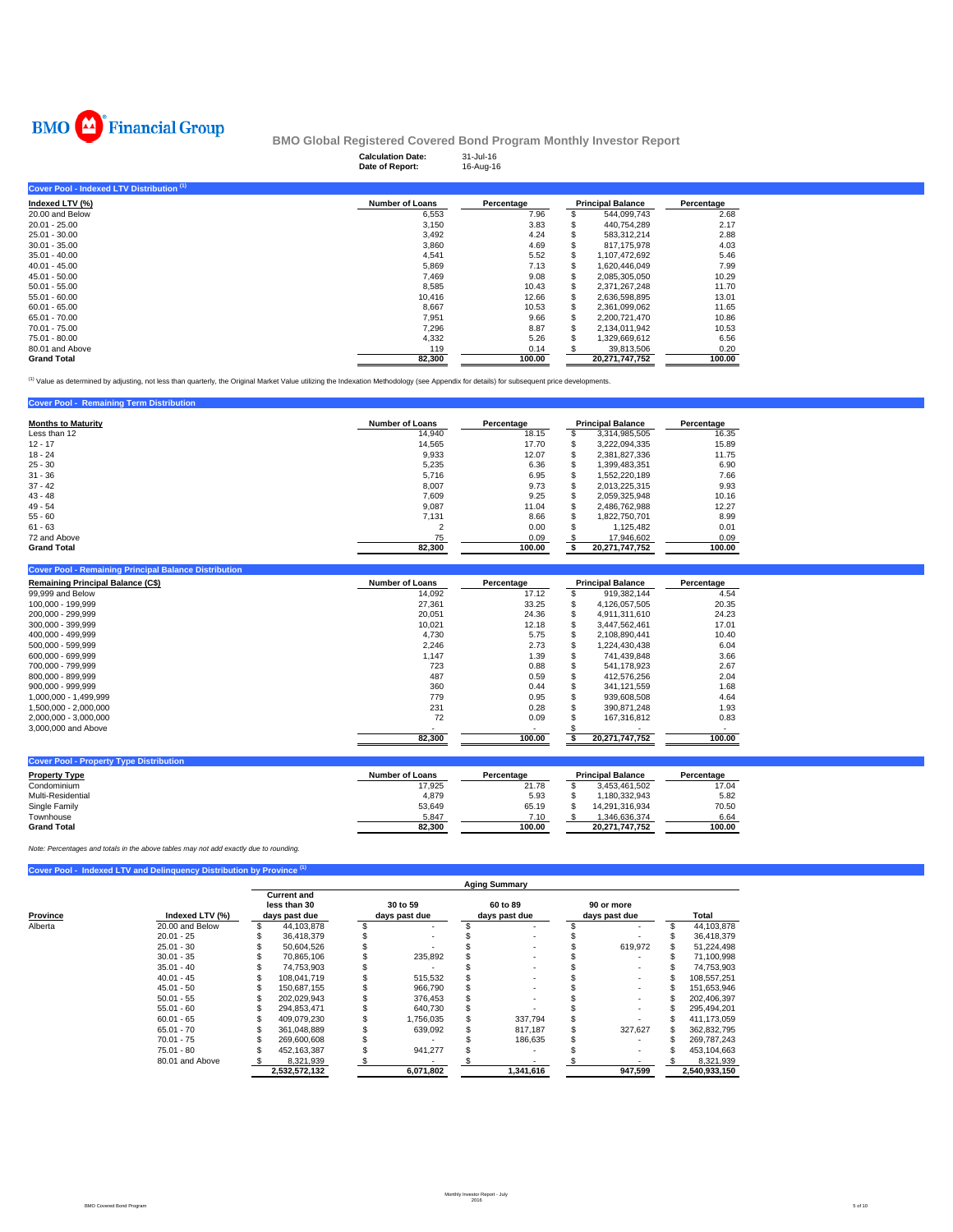

# **BMO Global Registered Covered Bond Program Monthly Investor Report**<br>Calculation Date: 31-Jul-16<br>Date of Report: 16-Aug-16

**Calculation Date:** 31-Jul-16 **Date of Report:** 16-Aug-16

|                         |                                 |                                        |                                      | <b>Aging Summary</b> |                    |                                        |
|-------------------------|---------------------------------|----------------------------------------|--------------------------------------|----------------------|--------------------|----------------------------------------|
|                         |                                 | <b>Current and</b>                     |                                      |                      |                    |                                        |
|                         |                                 | less than 30                           | 30 to 59                             | 60 to 89             | 90 or more         |                                        |
| Province                | Indexed LTV (%)                 | days past due                          | days past due                        | days past due        | days past due      | Total                                  |
| <b>British Columbia</b> | 20.00 and Below<br>$20.01 - 25$ | \$<br>200,609,340<br>\$<br>157,573,826 | \$<br>125,140<br>\$<br>29,857        | \$<br>\$             | \$<br>36,728<br>\$ | \$<br>200,771,208<br>\$<br>157,603,683 |
|                         | $25.01 - 30$                    | \$<br>198.964.739                      | \$<br>1,224,289                      | \$                   | \$                 | \$<br>200,189,028                      |
|                         | $30.01 - 35$                    | \$<br>320,690,935                      | \$<br>1,513,139                      | \$                   | \$<br>128,730      | \$<br>322,332,804                      |
|                         | $35.01 - 40$                    | \$<br>450,861,430                      | \$<br>170,545                        | \$<br>249,452        | \$                 | \$<br>451,281,427                      |
|                         | $40.01 - 45$                    | \$<br>704,341,288                      | \$<br>1,206,527                      | \$<br>347,683        | \$                 | \$<br>705,895,498                      |
|                         | $45.01 - 50$                    | \$<br>642,118,872                      | \$<br>464,712                        | \$<br>1,666,735      | \$<br>359,128      | \$<br>644,609,447                      |
|                         | $50.01 - 55$                    | \$<br>453,304,883                      | \$<br>2,696,192                      | \$<br>208,007        | \$<br>414,693      | \$<br>456,623,775                      |
|                         | $55.01 - 60$<br>$60.01 - 65$    | \$<br>284,981,344<br>\$<br>238.055.696 | \$<br>\$                             | \$<br>563,648<br>\$  | \$<br>٠<br>\$      | \$<br>285,544,992<br>\$<br>238,055,696 |
|                         | $65.01 - 70$                    | \$<br>147,321,150                      | \$                                   | \$                   | \$<br>702,757      | \$<br>148,023,907                      |
|                         | $70.01 - 75$                    | \$<br>101,710,366                      | \$                                   | \$                   | \$                 | \$<br>101,710,366                      |
|                         | 75.01 - 80                      | \$<br>71,203,146                       | \$                                   | \$                   | \$                 | \$<br>71,203,146                       |
|                         | 80.01 and Above                 | \$<br>6,900,324                        | \$                                   | \$                   | \$                 | \$<br>6,900,324                        |
|                         |                                 | 3,978,637,340                          | 7,430,400                            | 3,035,524            | 1.642.036          | 3,990,745,300                          |
|                         |                                 |                                        |                                      | <b>Aging Summary</b> |                    |                                        |
|                         |                                 | <b>Current and</b><br>less than 30     | 30 to 59                             | 60 to 89             | 90 or more         |                                        |
| Province                | Indexed LTV (%)                 | days past due                          | days past due                        | days past due        | days past due      | Total                                  |
| Manitoba                | 20.00 and Below                 | \$<br>4,277,387                        | \$                                   | \$                   | \$                 | \$<br>4,277,387                        |
|                         | $20.01 - 25$                    | \$<br>3,001,277                        | \$                                   | \$<br>41,036         | \$                 | \$<br>3,042,314                        |
|                         | $25.01 - 30$                    | \$<br>4,448,971                        | \$                                   | \$                   | \$                 | \$<br>4,448,971                        |
|                         | $30.01 - 35$                    | \$<br>4,347,135                        | \$                                   | \$                   | \$                 | \$<br>4,347,135                        |
|                         | $35.01 - 40$                    | \$<br>6,674,790                        | \$<br>215,022                        | \$                   | \$                 | \$<br>6,889,813                        |
|                         | $40.01 - 45$<br>$45.01 - 50$    | \$<br>9,958,080<br>\$<br>14,472,829    | \$<br>\$                             | \$<br>\$             | \$<br>\$           | \$<br>9,958,080<br>\$<br>14,472,829    |
|                         | $50.01 - 55$                    | \$<br>22,811,693                       | \$<br>173.122                        | \$                   | \$                 | \$<br>22,984,815                       |
|                         | $55.01 - 60$                    | \$<br>39,246,146                       | \$                                   | \$                   | \$                 | \$<br>39,246,146                       |
|                         | $60.01 - 65$                    | \$<br>33,737,783                       | \$                                   | \$                   | \$<br>174,349      | \$<br>33,912,132                       |
|                         | $65.01 - 70$                    | \$<br>27,259,387                       | \$                                   | \$                   | \$                 | \$<br>27,259,387                       |
|                         | $70.01 - 75$                    | \$<br>27,407,419                       | \$                                   | \$                   | \$                 | \$<br>27,407,419                       |
|                         | 75.01 - 80                      | \$<br>19,615,787                       | \$                                   | \$                   | \$                 | \$<br>19,615,787                       |
|                         | 80.01 and Above                 | 219,349<br>\$                          | $\boldsymbol{\mathsf{s}}$<br>388,144 | \$                   | \$<br>174,349      | 219,349<br>\$                          |
|                         |                                 | 217,478,032                            |                                      | 41,036               |                    | 218,081,562                            |
|                         |                                 | <b>Current and</b>                     |                                      | <b>Aging Summary</b> |                    |                                        |
|                         |                                 | less than 30                           | 30 to 59                             | 60 to 89             | 90 or more         |                                        |
| Province                | Indexed LTV (%)                 | days past due                          | days past due                        | days past due        | days past due      | Total                                  |
| New Brunswick           | 20.00 and Below                 | \$<br>3,553,341                        | \$<br>30,511                         | \$                   | \$<br>66,170       | \$<br>3,650,022                        |
|                         | $20.01 - 25$<br>$25.01 - 30$    | \$<br>2,492,863<br>\$<br>4,085,213     | \$<br>\$                             | \$<br>\$             | \$<br>\$           | \$<br>2,492,863<br>\$<br>4,085,213     |
|                         | $30.01 - 35$                    | \$<br>4,107,774                        | \$                                   | \$<br>36,823         | \$                 | \$<br>4,144,597                        |
|                         | $35.01 - 40$                    | \$<br>5,954,724                        | \$                                   | \$                   | \$                 | \$<br>5,954,724                        |
|                         | $40.01 - 45$                    | \$<br>7,319,871                        | \$                                   | \$                   | \$                 | \$<br>7,319,871                        |
|                         | $45.01 - 50$                    | \$<br>14,331,998                       | \$<br>95,296                         | \$                   | \$                 | \$<br>14,427,294                       |
|                         | $50.01 - 55$                    | \$<br>20,640,363                       | \$<br>122,585                        | \$                   | \$                 | \$<br>20,762,948                       |
|                         | $55.01 - 60$                    | \$<br>39,777,005                       | \$                                   | \$<br>669,748        | \$                 | \$<br>40,446,754                       |
|                         | $60.01 - 65$                    | \$<br>27,794,116<br>\$                 | \$<br>200,971                        | \$<br>137,200        | \$                 | \$<br>28, 132, 288                     |
|                         |                                 | 19,703,716                             | \$                                   | \$                   | \$                 | \$<br>19,703,716                       |
|                         | $65.01 - 70$                    |                                        |                                      |                      |                    |                                        |
|                         | $70.01 - 75$                    | \$<br>14,753,691                       | \$                                   | \$                   | \$                 | \$<br>14,753,691                       |
|                         | 75.01 - 80<br>80.01 and Above   | \$<br>6,391,367                        | \$                                   | \$                   | \$                 | \$<br>6,391,367<br>\$                  |
|                         |                                 | 205,438<br>\$<br>171,111,480           | \$<br>449,363                        | \$<br>843,772        | \$<br>66,170       | 205,438<br>172,470,785                 |
|                         |                                 |                                        |                                      | <b>Aging Summary</b> |                    |                                        |
|                         |                                 | <b>Current and</b><br>less than 30     | 30 to 59                             | 60 to 89             | 90 or more         |                                        |
| Province                | Indexed LTV (%)                 | days past due                          | days past due                        | days past due        | days past due      | Total                                  |
| Newfoundland            | 20.00 and Below                 | \$<br>4,255,966                        | \$                                   | \$                   | \$                 | \$<br>4,255,966                        |
|                         | $20.01 - 25$                    | \$<br>3,313,075                        | \$                                   |                      | \$<br>98,827       | 3,411,903<br>S                         |
|                         | $25.01 - 30$                    | \$<br>5,062,329                        | \$                                   | 49,793<br>\$         | \$<br>٠            | 5,112,122<br>\$                        |
|                         | $30.01 - 35$                    | \$<br>7,663,960<br>\$                  | \$                                   | \$<br>\$             | \$                 | \$<br>7,663,960<br>\$                  |
|                         | $35.01 - 40$                    | 9,198,202                              | \$                                   | \$                   | \$                 | 9,198,202                              |
|                         | $40.01 - 45$<br>$45.01 - 50$    | \$<br>14,792,665<br>\$<br>18,987,773   | \$<br>\$                             | \$                   | \$<br>\$           | \$<br>14,792,665<br>18,987,773<br>\$   |
|                         | $50.01 - 55$                    | \$<br>35,682,169                       | \$                                   | \$                   | \$<br>123,780      | 35,805,950<br>\$                       |
|                         | $55.01 - 60$                    | \$<br>93,804,767                       | \$<br>225.776                        | \$                   | \$                 | \$<br>94,030,543                       |
|                         | $60.01 - 65$                    | \$<br>72,252,574                       | \$<br>212,321                        | \$<br>572,596        | \$<br>480,948      | 73,518,439<br>\$                       |
|                         | $65.01 - 70$                    | \$<br>57,533,087                       | \$                                   | \$                   | \$                 | \$<br>57,533,087                       |
|                         | $70.01 - 75$                    | \$<br>40,802,657                       | \$                                   | \$                   | \$                 | \$<br>40,802,657                       |
|                         | 75.01 - 80<br>80.01 and Above   | \$<br>19,725,160<br>\$                 | \$<br>\$                             | \$<br>\$             | \$<br>\$           | \$<br>19,725,160<br>\$                 |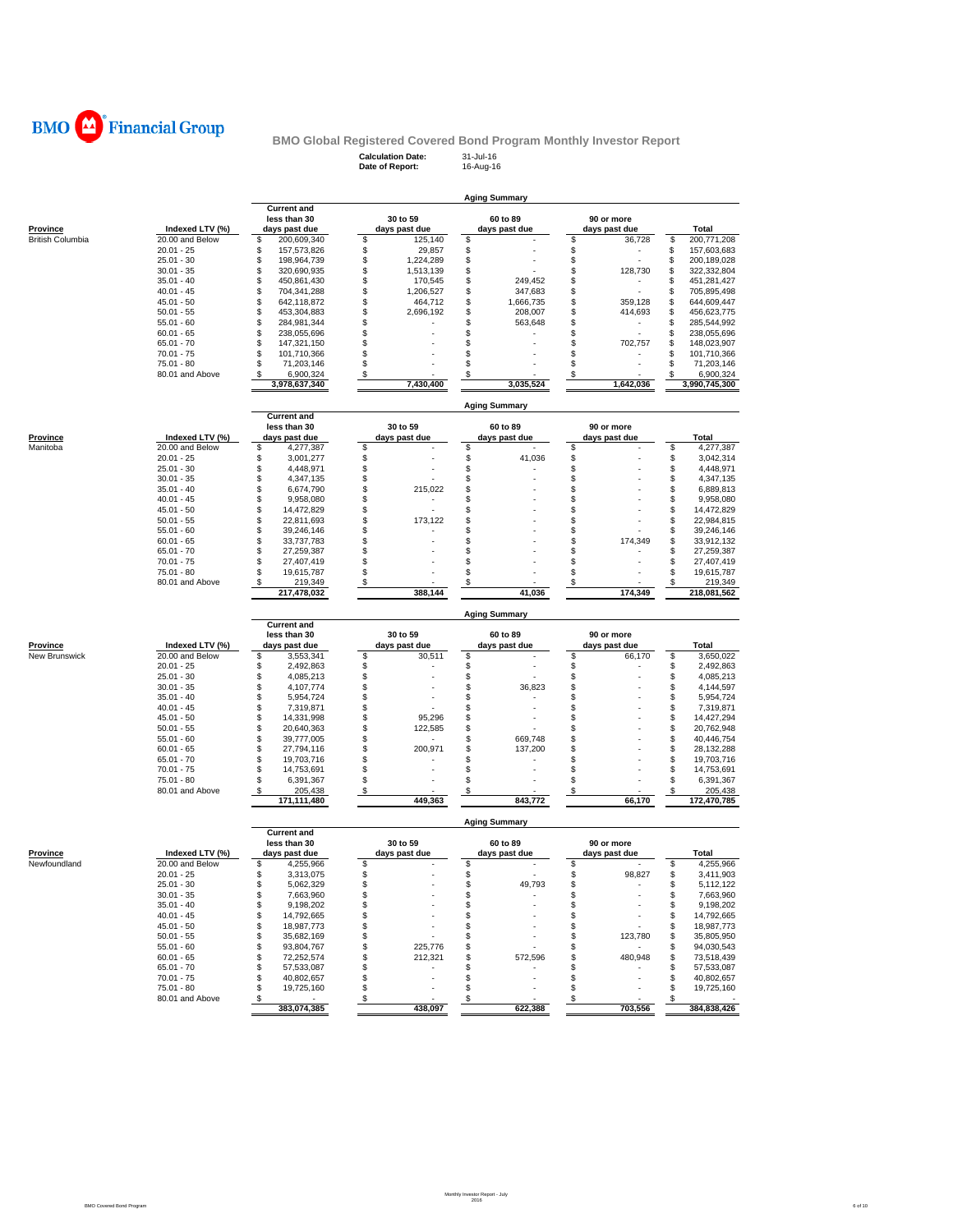

# **Calculation Date:** 31-Jul-16 **BMO Global Registered Covered Bond Program Monthly Investor Report**

|                         |                              |                                            | Date of Report:                  | 16-Aug-16                            |                                |                                                                                                     |
|-------------------------|------------------------------|--------------------------------------------|----------------------------------|--------------------------------------|--------------------------------|-----------------------------------------------------------------------------------------------------|
|                         |                              |                                            |                                  |                                      |                                |                                                                                                     |
|                         |                              | <b>Current and</b>                         |                                  | <b>Aging Summary</b>                 |                                |                                                                                                     |
|                         |                              | less than 30                               | 30 to 59                         | 60 to 89                             | 90 or more                     |                                                                                                     |
| <b>Province</b>         | Indexed LTV (%)              | days past due                              | days past due                    | days past due                        | days past due                  | Total                                                                                               |
| Northwest Territories   | 20.00 and Below              | \$                                         | \$                               | \$                                   | \$                             | \$                                                                                                  |
|                         | $20.01 - 25$                 | \$                                         | \$                               | \$                                   | \$                             | \$                                                                                                  |
|                         | $25.01 - 30$                 | \$                                         | \$                               | \$                                   | \$                             | \$                                                                                                  |
|                         | $30.01 - 35$                 | \$                                         | \$                               | \$                                   | \$                             | \$                                                                                                  |
|                         | $35.01 - 40$                 | \$                                         | \$                               | \$                                   | \$                             | \$                                                                                                  |
|                         | $40.01 - 45$                 | \$                                         | \$<br>\$                         | \$                                   | \$                             | \$<br>\$                                                                                            |
|                         | $45.01 - 50$<br>$50.01 - 55$ | \$<br>\$                                   | \$                               | \$<br>\$                             | \$<br>\$                       | \$                                                                                                  |
|                         | $55.01 - 60$                 | \$                                         | \$                               | \$                                   | \$                             | \$                                                                                                  |
|                         | $60.01 - 65$                 | \$                                         | \$                               | \$                                   | \$                             | \$                                                                                                  |
|                         | $65.01 - 70$                 | S                                          | \$                               | \$                                   | \$                             | \$                                                                                                  |
|                         | $70.01 - 75$                 | S                                          | \$                               | \$                                   | \$                             | \$                                                                                                  |
|                         | $75.01 - 80$                 | \$                                         | \$                               | \$                                   | \$                             | \$                                                                                                  |
|                         | 80.01 and Above              | \$                                         | \$                               | \$                                   | \$                             | \$                                                                                                  |
|                         |                              | \$<br>$\blacksquare$                       | \$<br>$\blacksquare$             | \$                                   | \$<br>$\blacksquare$           | \$<br>$\blacksquare$                                                                                |
|                         |                              |                                            |                                  |                                      |                                |                                                                                                     |
|                         |                              |                                            |                                  | <b>Aging Summary</b>                 |                                |                                                                                                     |
|                         |                              | <b>Current and</b>                         |                                  |                                      |                                |                                                                                                     |
|                         | Indexed LTV (%)              | less than 30                               | 30 to 59                         | 60 to 89                             | 90 or more                     |                                                                                                     |
| Province<br>Nova Scotia | 20.00 and Below              | days past due<br>\$<br>4,352,945           | days past due<br>\$<br>20,322    | days past due<br>\$                  | days past due<br>\$            | <b>Total</b><br>\$<br>4,373,267                                                                     |
|                         | $20.01 - 25$                 | \$<br>7,442,434                            | \$                               | \$                                   | \$                             | \$<br>7,442,434                                                                                     |
|                         | $25.01 - 30$                 | \$<br>5,099,654                            | \$                               | \$                                   | \$<br>223,360                  | \$<br>5,323,014                                                                                     |
|                         | $30.01 - 35$                 | \$<br>8,408,560                            | \$                               | \$                                   | \$                             | 8,408,560<br>\$                                                                                     |
|                         | $35.01 - 40$                 | \$<br>12,434,118                           | \$<br>72,650                     | \$                                   | \$<br>54,958                   | \$<br>12,561,726                                                                                    |
|                         | $40.01 - 45$                 | \$<br>17,956,496                           | \$                               | \$<br>53,619                         | \$                             | \$<br>18,010,115                                                                                    |
|                         | $45.01 - 50$                 | \$<br>21,450,714                           | \$                               | \$<br>70,460                         | \$<br>41,987                   | \$<br>21,563,161                                                                                    |
|                         | $50.01 - 55$                 | \$<br>36,811,434                           | \$                               | \$<br>240,968                        | \$                             | \$<br>37,052,402                                                                                    |
|                         | $55.01 - 60$                 | \$<br>61,484,417                           | \$<br>404,826                    | \$                                   | 35,187<br>S                    | \$<br>61,924,430                                                                                    |
|                         | $60.01 - 65$                 | \$<br>66,902,134                           | \$                               | \$                                   | \$                             | S<br>66,902,134                                                                                     |
|                         | $65.01 - 70$                 | \$<br>68,824,065                           | \$                               | \$                                   | \$                             | \$<br>68,824,065                                                                                    |
|                         | $70.01 - 75$                 | \$<br>105,877,904                          | \$<br>132,074                    | \$<br>329.180                        | \$                             | \$<br>106,339,157                                                                                   |
|                         | $75.01 - 80$                 | \$<br>60,711,746                           | \$                               | \$                                   | \$                             | \$<br>60,711,746                                                                                    |
|                         | 80.01 and Above              | 634,711<br>\$<br>478,391,331               | \$<br>629,871                    | \$<br>694,226                        | \$<br>355.492                  | 634,711<br>\$<br>480,070,921                                                                        |
|                         |                              |                                            |                                  |                                      |                                |                                                                                                     |
|                         |                              | <b>Current and</b>                         |                                  | <b>Aging Summary</b>                 |                                |                                                                                                     |
|                         |                              | less than 30                               | 30 to 59                         | 60 to 89                             | 90 or more                     |                                                                                                     |
| Province                | Indexed LTV (%)              | days past due                              | days past due                    | days past due                        | days past due                  | Total                                                                                               |
| Nunavut                 | 20.00 and Below              | \$                                         | \$                               | \$                                   | \$                             | \$                                                                                                  |
|                         | $20.01 - 25$                 | \$                                         | \$                               | \$                                   | \$                             | \$                                                                                                  |
|                         | $25.01 - 30$                 | \$                                         | \$                               | \$                                   | \$                             | \$                                                                                                  |
|                         | $30.01 - 35$                 | \$                                         | \$                               | \$                                   | \$                             | \$                                                                                                  |
|                         | $35.01 - 40$                 | \$                                         | \$                               | \$                                   | \$                             | \$                                                                                                  |
|                         | $40.01 - 45$                 | \$                                         | \$                               | \$                                   | \$                             | \$                                                                                                  |
|                         | $45.01 - 50$                 | \$                                         | \$                               | \$                                   | \$                             | \$<br>\$                                                                                            |
|                         | $50.01 - 55$                 | \$<br>\$                                   | \$<br>\$                         | \$<br>\$                             | \$<br>\$                       | \$                                                                                                  |
|                         | $55.01 - 60$<br>$60.01 - 65$ | S                                          | \$                               | \$                                   | \$                             | \$                                                                                                  |
|                         | $65.01 - 70$                 | \$                                         | \$                               | \$                                   | \$                             | \$                                                                                                  |
|                         | $70.01 - 75$                 | \$                                         | \$                               | \$                                   | \$                             | \$                                                                                                  |
|                         | $75.01 - 80$                 | \$                                         | \$                               | \$                                   | \$                             | \$                                                                                                  |
|                         | 80.01 and Above              | \$                                         | \$                               | \$                                   | \$                             | \$                                                                                                  |
|                         |                              | \$                                         | \$<br>ä,                         | \$                                   | \$                             | \$                                                                                                  |
|                         |                              |                                            |                                  |                                      |                                |                                                                                                     |
|                         |                              | <b>Current and</b>                         |                                  | <b>Aging Summary</b>                 |                                |                                                                                                     |
|                         |                              | less than 30                               | 30 to 59                         | 60 to 89                             | 90 or more                     |                                                                                                     |
| <b>Province</b>         | Indexed LTV (%)              | days past due                              | days past due                    | days past due                        | days past due                  | Total                                                                                               |
| Ontario                 | 20.00 and Below              | 229,976,814<br>\$                          | \$<br>30,817                     | \$<br>87,712                         | \$<br>260,488                  | 230,355,831<br>\$                                                                                   |
|                         |                              | \$<br>188,648,830                          | \$<br>323,229                    | \$<br>\$                             | \$<br>86,031                   | \$<br>189,058,090                                                                                   |
|                         | 20.01 - 25                   |                                            |                                  |                                      | \$<br>159,867                  | \$<br>256,695,548                                                                                   |
|                         | $25.01 - 30$                 | \$<br>255,608,717                          | \$<br>926,965                    |                                      |                                |                                                                                                     |
|                         | $30.01 - 35$                 | \$<br>330,628,673                          | \$<br>708,438                    | \$<br>166,079                        | \$<br>$\sim$                   | \$                                                                                                  |
|                         | $35.01 - 40$                 | \$<br>454,987,080                          | \$<br>452,653                    | \$<br>273,516                        | 180,030<br>\$                  | \$                                                                                                  |
|                         | $40.01 - 45$                 | \$<br>628,416,703                          | \$<br>4,674,833                  | \$<br>201,806                        | 251,126<br>\$                  | \$                                                                                                  |
|                         | $45.01 - 50$                 | \$<br>1,015,230,071                        | \$<br>3,208,915                  | \$<br>252,763                        | \$<br>299,877                  |                                                                                                     |
|                         | $50.01 - 55$                 | 1,320,093,484<br>\$<br>\$<br>1,367,630,236 | \$<br>3,198,473                  | \$<br>848,576                        | \$<br>495,117                  | \$<br>\$                                                                                            |
|                         | $55.01 - 60$<br>$60.01 - 65$ | \$<br>1,087,860,499                        | \$<br>1,263,739<br>\$<br>980,500 | \$<br>355,450<br>\$<br>687,771       | \$<br>285,060<br>\$<br>354,647 | \$                                                                                                  |
|                         | $65.01 - 70$                 | \$<br>999,515,095                          | \$<br>559,006                    | \$<br>198,233                        | \$<br>473,646                  | \$                                                                                                  |
|                         | $70.01 - 75$                 | \$<br>983,121,836                          | \$<br>330,428                    | \$                                   | 343,520<br>\$                  | 331,503,191<br>633,544,467<br>\$1,018,991,626<br>1,324,635,650<br>1,000,745,979<br>S<br>983,795,785 |
|                         | 75.01 - 80                   | \$<br>414,830,413                          | \$<br>٠                          | \$<br>٠                              | \$<br>$\sim$                   | 455,893,279<br>1,369,534,485<br>1,089,883,418<br>\$<br>414,830,413                                  |
|                         | 80.01 and Above              | 18,476,566<br>$\sqrt{3}$<br>9,295,025,017  | $\sqrt{3}$<br>16,657,996         | $\sqrt[6]{\frac{2}{5}}$<br>3,071,905 | <u>\$</u><br>3,189,410         | $\mathbf{\hat{s}}$<br>18,476,566<br>9,317,944,328                                                   |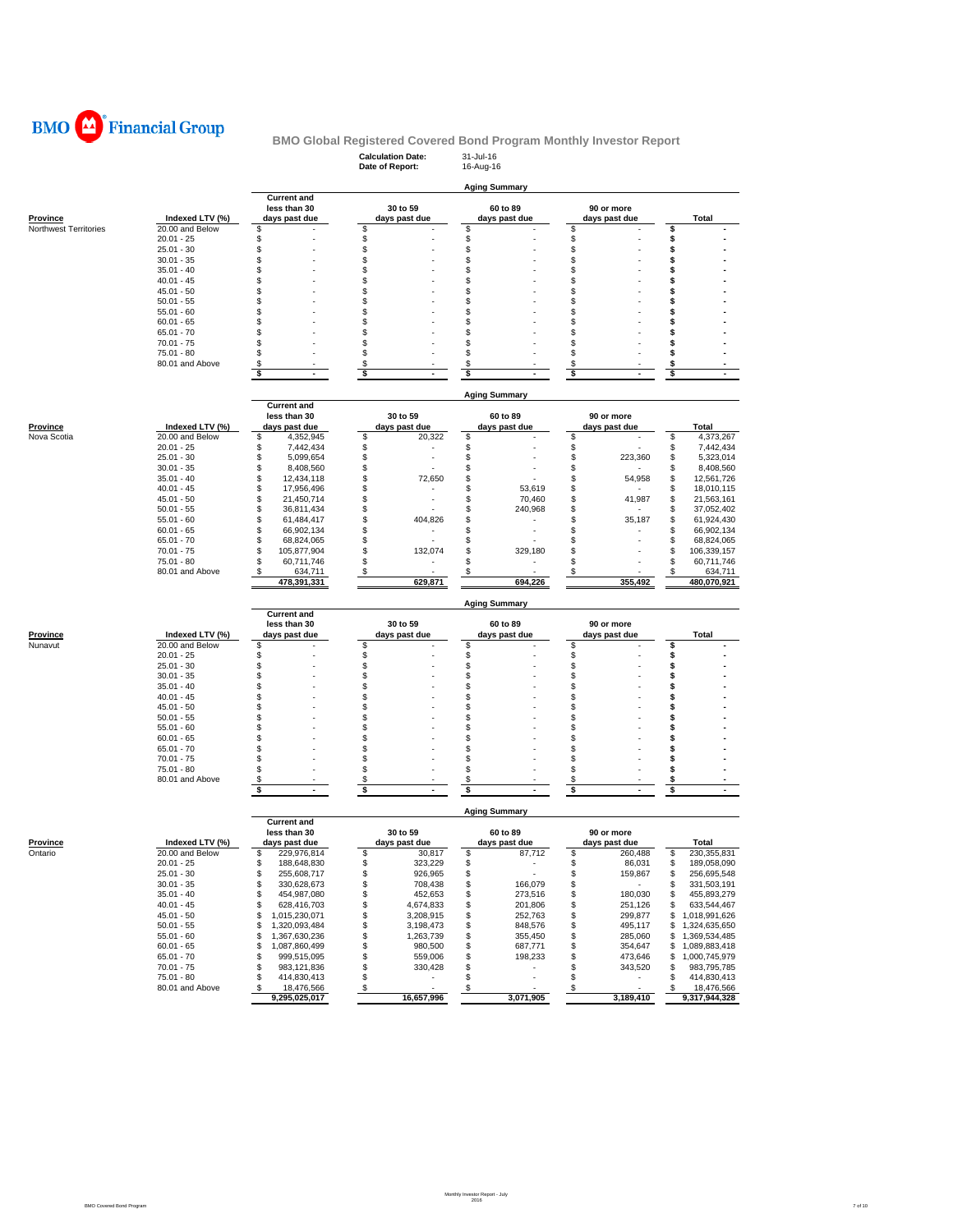

# **Calculation Date:** 31-Jul-16 **BMO Global Registered Covered Bond Program Monthly Investor Report**

|                      |                               |                                  | Date of Report:                    | 16-Aug-16             |                              |                                  |
|----------------------|-------------------------------|----------------------------------|------------------------------------|-----------------------|------------------------------|----------------------------------|
|                      |                               |                                  |                                    |                       |                              |                                  |
|                      |                               | <b>Current and</b>               |                                    | <b>Aging Summary</b>  |                              |                                  |
|                      |                               | less than 30                     | 30 to 59                           | 60 to 89              | 90 or more                   |                                  |
| <b>Province</b>      | Indexed LTV (%)               | days past due                    | days past due                      | days past due         | days past due                | <b>Total</b>                     |
| Prince Edward Island | 20.00 and Below               | \$<br>1,142,715                  | \$                                 | \$                    | \$<br>604                    | \$<br>1,143,319                  |
|                      | $20.01 - 25$                  | \$<br>790,253                    | \$                                 | \$                    | \$                           | \$<br>790,253                    |
|                      | $25.01 - 30$                  | \$<br>926,520                    | \$                                 | \$                    | \$                           | \$<br>926,520                    |
|                      | $30.01 - 35$                  | \$<br>1,058,811                  | \$                                 | \$                    | \$                           | \$<br>1,058,811                  |
|                      | $35.01 - 40$                  | \$<br>2,101,144                  | \$                                 | \$                    | \$                           | \$<br>2,101,144                  |
|                      | $40.01 - 45$                  | \$<br>3,219,668                  | \$                                 | \$                    | \$                           | \$<br>3,219,668                  |
|                      | $45.01 - 50$                  | \$<br>6,143,434                  | \$<br>53,601                       | \$                    | \$                           | \$<br>6,197,036                  |
|                      | $50.01 - 55$<br>$55.01 - 60$  | \$<br>7,185,230<br>\$            | \$<br>\$                           | \$<br>\$              | \$<br>\$                     | \$<br>7,185,230<br>\$            |
|                      | $60.01 - 65$                  | 14,422,791<br>\$<br>11,263,127   | \$                                 | \$                    | \$                           | 14,422,791<br>\$<br>11,263,127   |
|                      | $65.01 - 70$                  | \$<br>6,526,429                  | \$                                 | \$                    | \$                           | \$<br>6,526,429                  |
|                      | $70.01 - 75$                  | \$<br>6,421,888                  | \$                                 | \$                    | \$                           | \$<br>6,421,888                  |
|                      | $75.01 - 80$                  | \$<br>3,857,831                  | \$                                 | \$                    | \$                           | \$<br>3,857,831                  |
|                      | 80.01 and Above               | \$<br>228,478                    | \$                                 | \$                    | \$                           | \$<br>228,478                    |
|                      |                               | 65,288,319                       | 53,601                             |                       | 604                          | 65,342,525                       |
|                      |                               |                                  |                                    |                       |                              |                                  |
|                      |                               |                                  |                                    | <b>Aging Summary</b>  |                              |                                  |
|                      |                               | <b>Current and</b>               |                                    |                       |                              |                                  |
|                      |                               | less than 30                     | 30 to 59                           | 60 to 89              | 90 or more                   |                                  |
| Province             | Indexed LTV (%)               | days past due                    | days past due                      | days past due         | days past due                | <b>Total</b>                     |
| Quebec               | 20.00 and Below               | \$<br>44,760,492                 | \$<br>78,078                       | \$                    | \$<br>1                      | \$<br>44,838,572                 |
|                      | $20.01 - 25$                  | \$<br>35,448,766                 | \$                                 | \$                    | \$                           | \$<br>35,448,766                 |
|                      | $25.01 - 30$                  | \$<br>47,890,410                 | \$<br>128,882                      | \$                    | \$                           | \$<br>48,019,292                 |
|                      | $30.01 - 35$                  | \$<br>55,682,189                 | \$<br>248,363                      | \$<br>117,105         | \$                           | \$<br>56,047,657                 |
|                      | $35.01 - 40$                  | \$<br>73,994,654                 | \$<br>299,543                      | 117,013<br>\$         | \$<br>54,863                 | \$<br>74,466,072                 |
|                      | $40.01 - 45$                  | \$<br>96,972,051                 | \$<br>520,057                      | \$<br>144,171         | \$<br>56,981                 | \$<br>97,693,260                 |
|                      | $45.01 - 50$                  | \$<br>129,534,048                | \$<br>106,200                      | \$<br>123,310         | \$<br>479,881                | \$<br>130,243,439                |
|                      | $50.01 - 55$                  | \$<br>184,715,715                | \$<br>738,111                      | \$<br>103,774         | \$<br>\$                     | \$<br>185,557,600<br>349,715,725 |
|                      | $55.01 - 60$                  | \$<br>347,037,188<br>\$          | \$<br>1,275,755<br>\$<br>2,233,588 | \$<br>1,017,849<br>\$ | 384,933<br>\$                | \$<br>371,491,093                |
|                      | $60.01 - 65$<br>$65.01 - 70$  | 367,506,007<br>\$<br>464,185,535 | \$<br>1,197,824                    | \$<br>416,441         | 1,751,498<br>\$<br>1,774,288 | \$<br>\$<br>467,574,088          |
|                      | $70.01 - 75$                  | \$<br>560,179,620                | \$<br>1,192,049                    | \$<br>266,487         | \$<br>1,318,077              | \$<br>562,956,233                |
|                      | 75.01 - 80                    | \$<br>267,648,853                | \$                                 | \$<br>170,791         | \$                           | S<br>267,819,644                 |
|                      | 80.01 and Above               | 3,310,591                        | \$                                 |                       |                              | 3,310,591                        |
|                      |                               | 2,678,866,119                    | 8,018,449                          | 2,476,942             | 5,820,522                    | 2,695,182,032                    |
|                      |                               |                                  |                                    |                       |                              |                                  |
|                      |                               |                                  |                                    |                       |                              |                                  |
|                      |                               |                                  |                                    | <b>Aging Summary</b>  |                              |                                  |
|                      |                               | <b>Current and</b>               |                                    |                       |                              |                                  |
|                      |                               | less than 30                     | 30 to 59                           | 60 to 89              | 90 or more                   |                                  |
| <b>Province</b>      | Indexed LTV (%)               | days past due                    | days past due                      | days past due         | days past due                | Total                            |
| Saskatchewan         | 20.00 and Below               | \$<br>6,330,294                  | \$                                 | \$                    | \$                           | \$<br>6,330,294                  |
|                      | $20.01 - 25$                  | \$<br>5,045,606                  | \$                                 | \$                    | \$                           | 5,045,606<br>\$                  |
|                      | $25.01 - 30$                  | \$<br>7,288,010                  | \$                                 | \$                    | \$                           | \$<br>7,288,010                  |
|                      | $30.01 - 35$                  | \$<br>10,568,265                 | \$                                 | \$                    | \$                           | \$<br>10,568,265                 |
|                      | $35.01 - 40$                  | \$<br>14,372,401                 | \$                                 | \$                    | \$                           | \$<br>14,372,401                 |
|                      | $40.01 - 45$                  | \$<br>21,309,972                 | \$                                 | \$<br>145,203         | \$                           | \$<br>21,455,175                 |
|                      | $45.01 - 50$                  | \$<br>63,615,613                 | \$<br>352,652                      | \$                    | 190,235<br>\$                | \$<br>64,158,500                 |
|                      | $50.01 - 55$                  | \$<br>77,546,040                 | \$<br>208,777                      | \$                    | \$<br>497,665                | \$<br>78,252,483                 |
|                      | $55.01 - 60$                  | \$<br>85,821,963                 | \$<br>192,631                      | \$                    | \$<br>224,233                | \$<br>86,238,828                 |
|                      | $60.01 - 65$                  | \$<br>36,767,677                 | \$                                 | \$                    | \$                           | \$<br>36,767,677                 |
|                      | $65.01 - 70$                  | \$<br>41,698,017<br>20,037,503   | \$                                 | \$<br>\$              | \$                           | \$<br>41,698,017<br>20,037,503   |
|                      | $70.01 - 75$<br>$75.01 - 80$  | \$<br>\$                         | \$<br>\$                           | \$                    | \$<br>\$                     | \$<br>\$                         |
|                      | 80.01 and Above               | 12,409,856<br>\$                 | \$                                 | \$                    | \$                           | 12,409,856<br>\$<br>1,516,109    |
|                      |                               | 1,516,109<br>404,327,327         | 754,061                            | 145,203               | 912,134                      | 406,138,724                      |
|                      |                               |                                  |                                    |                       |                              |                                  |
|                      |                               |                                  |                                    | <b>Aging Summary</b>  |                              |                                  |
|                      |                               | <b>Current and</b>               |                                    |                       |                              |                                  |
|                      |                               | less than 30                     | 30 to 59                           | 60 to 89              | 90 or more                   |                                  |
| <b>Province</b>      | Indexed LTV (%)               | days past due                    | days past due                      | days past due         | days past due                | Total                            |
| Yukon Territories    | 20.00 and Below               | \$                               | \$                                 | \$                    | \$                           | \$                               |
|                      | $20.01 - 25$                  | \$                               | \$                                 | \$                    | \$                           | \$                               |
|                      | $25.01 - 30$                  | \$                               | \$                                 | \$                    | \$                           | \$                               |
|                      | $30.01 - 35$                  | \$                               | \$                                 | \$                    | \$                           | \$                               |
|                      | $35.01 - 40$                  | \$                               | \$                                 | \$                    | \$                           | \$                               |
|                      | $40.01 - 45$                  | \$                               | \$                                 | \$                    | \$                           | \$                               |
|                      | $45.01 - 50$                  | \$                               | \$                                 | \$                    | \$                           | \$                               |
|                      | $50.01 - 55$                  | \$                               | \$                                 | \$                    | \$                           | \$                               |
|                      | $55.01 - 60$                  | \$                               | \$                                 | \$<br>\$              | \$                           | \$                               |
|                      | $60.01 - 65$                  | \$                               | \$                                 |                       | \$                           | \$                               |
|                      | $65.01 - 70$<br>$70.01 - 75$  | \$<br>\$                         | \$                                 | \$<br>\$              | \$<br>\$                     | \$                               |
|                      |                               |                                  | \$                                 |                       |                              | \$<br>٠                          |
|                      | 75.01 - 80<br>80.01 and Above | \$<br>\$                         | \$<br>\$                           | \$<br>\$              | \$<br>\$                     | \$<br>\$                         |

<sup>(1)</sup> Value as determined by adjusting, not less than quarterly, the Original Market Value utilizing the Indexation Methodology (see Appendix for details) for subsequent price developments.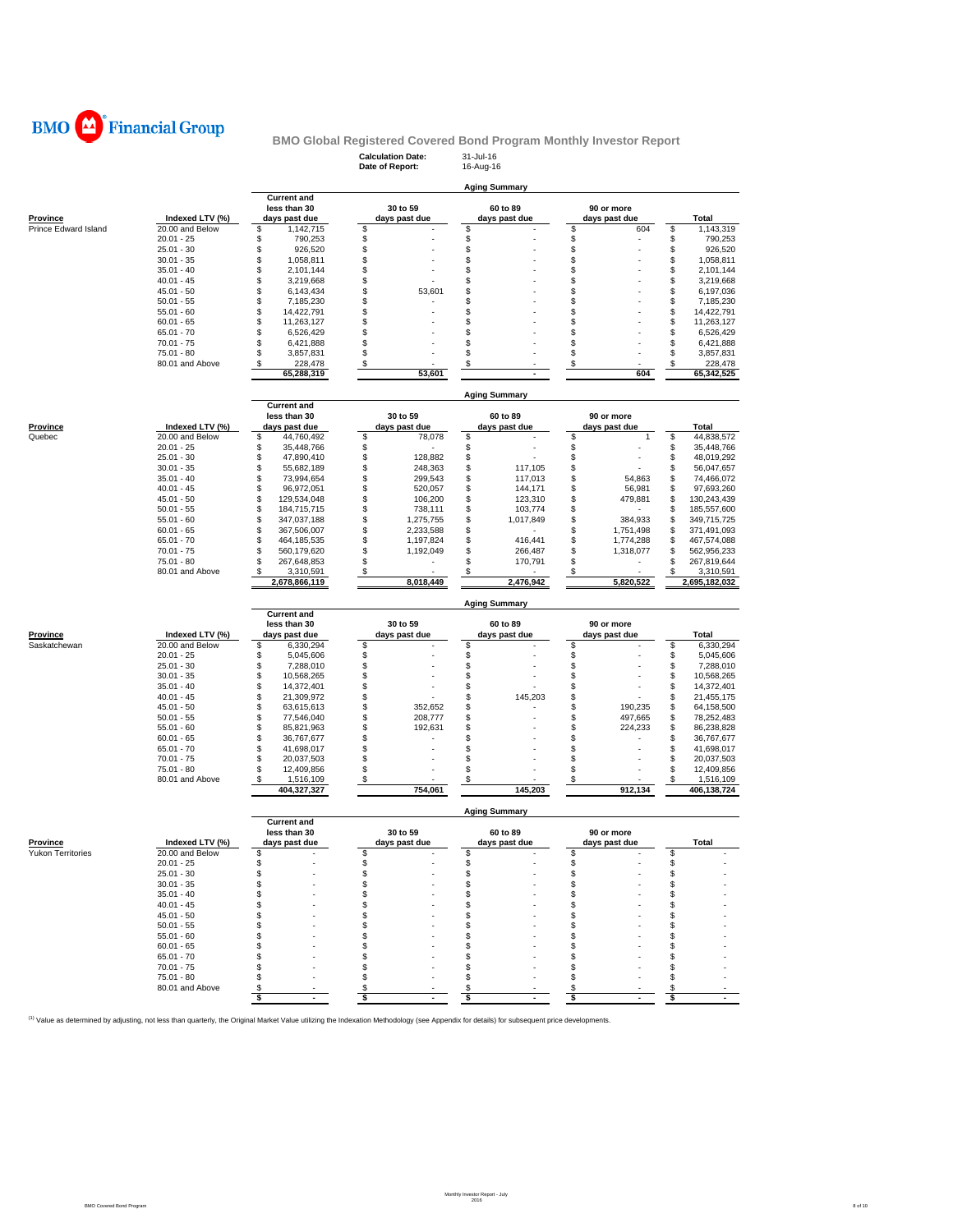

**Cover Pool - Curre** 

**BMO Global Registered Covered Bond Program Monthly Investor Report**<br>Calculation Date: 31-Jul-16<br>Date of Report: 16-Aug-16

**Calculation Date:** 31-Jul-16 **Date of Report:** 16-Aug-16

| ent LTV Distribution bv Credit Score <sup>(1)</sup> |               |               |                      |               |               |               |                |
|-----------------------------------------------------|---------------|---------------|----------------------|---------------|---------------|---------------|----------------|
|                                                     |               |               | <b>Credit Scores</b> |               |               |               |                |
| Indexed LTV (%)                                     | <600          | $600 - 650$   | 651 - 700            | 701 - 750     | 751 - 800     | >800          | Total          |
| 20.00 and Below                                     | 39,166,737    | 12,654,865    | 48,371,622           | 92,507,083    | 219.642.771   | 131,756,665   | 544,099,743    |
| $20.01 - 25$                                        | 29.413.497    | 24,057,160    | 38,385,500           | 89,197,437    | 180.216.783   | 79,483,912    | 440,754,289    |
| $25.01 - 30$                                        | 45.274.427    | 24.595.162    | 54.407.760           | 118,926,038   | 233.198.610   | 106.910.218   | 583.312.214    |
| $30.01 - 35$                                        | 52.618.686    | 35.055.130    | 95.310.906           | 178,788,913   | 333.738.336   | 121.664.007   | 817.175.978    |
| $35.01 - 40$                                        | 75.091.522    | 56.042.775    | 132,849,004          | 252,374,910   | 443,147,206   | 147,967,275   | 1,107,472,692  |
| $40.01 - 45$                                        | 111.741.653   | 71,113,182    | 209,630,442          | 372,334,316   | 650,995,646   | 204,630,811   | 1,620,446,049  |
| $45.01 - 50$                                        | 164.684.807   | 100.371.976   | 254.451.043          | 532,929,555   | 805.433.244   | 227.434.425   | 2,085,305,050  |
| $50.01 - 55$                                        | 147.197.423   | 154.656.765   | 343.551.165          | 618.162.369   | 873.920.774   | 233,778,753   | 2,371,267,248  |
| $55.01 - 60$                                        | 146,359,985   | 190,236,141   | 423,684,468          | 735,053,324   | 913,922,433   | 227,342,545   | 2,636,598,895  |
| $60.01 - 65$                                        | 130.234.331   | 177.129.394   | 407,026,446          | 698,542,607   | 781.168.774   | 166,997,510   | 2,361,099,062  |
| $65.01 - 70$                                        | 118,008,346   | 159.465.212   | 385.958.978          | 680.153.511   | 729.730.721   | 127.404.704   | 2,200,721,470  |
| $70.01 - 75$                                        | 95.473.396    | 167.143.949   | 425.932.832          | 710.750.248   | 635.071.605   | 99.639.912    | 2.134.011.942  |
| $75.01 - 80$                                        | 34,900,631    | 89,379,917    | 243.945.528          | 448,528,710   | 439,011,179   | 73,903,647    | 1,329,669,612  |
| 80.01 and Above                                     |               | 2,348,887     | 6,084,065            | 11,396,036    | 14,049,213    | 5,935,305     | 39,813,506     |
|                                                     | 1,190,165,440 | 1.264.250.513 | 3.069.589.758        | 5.539.645.056 | 7.253.247.294 | 1.954.849.690 | 20.271.747.752 |

(1) Value as determined by adjusting, not less than quarterly, the Original Market Value utilizing the Indexation Methodology (see Appendix for details) for subsequent price developments.